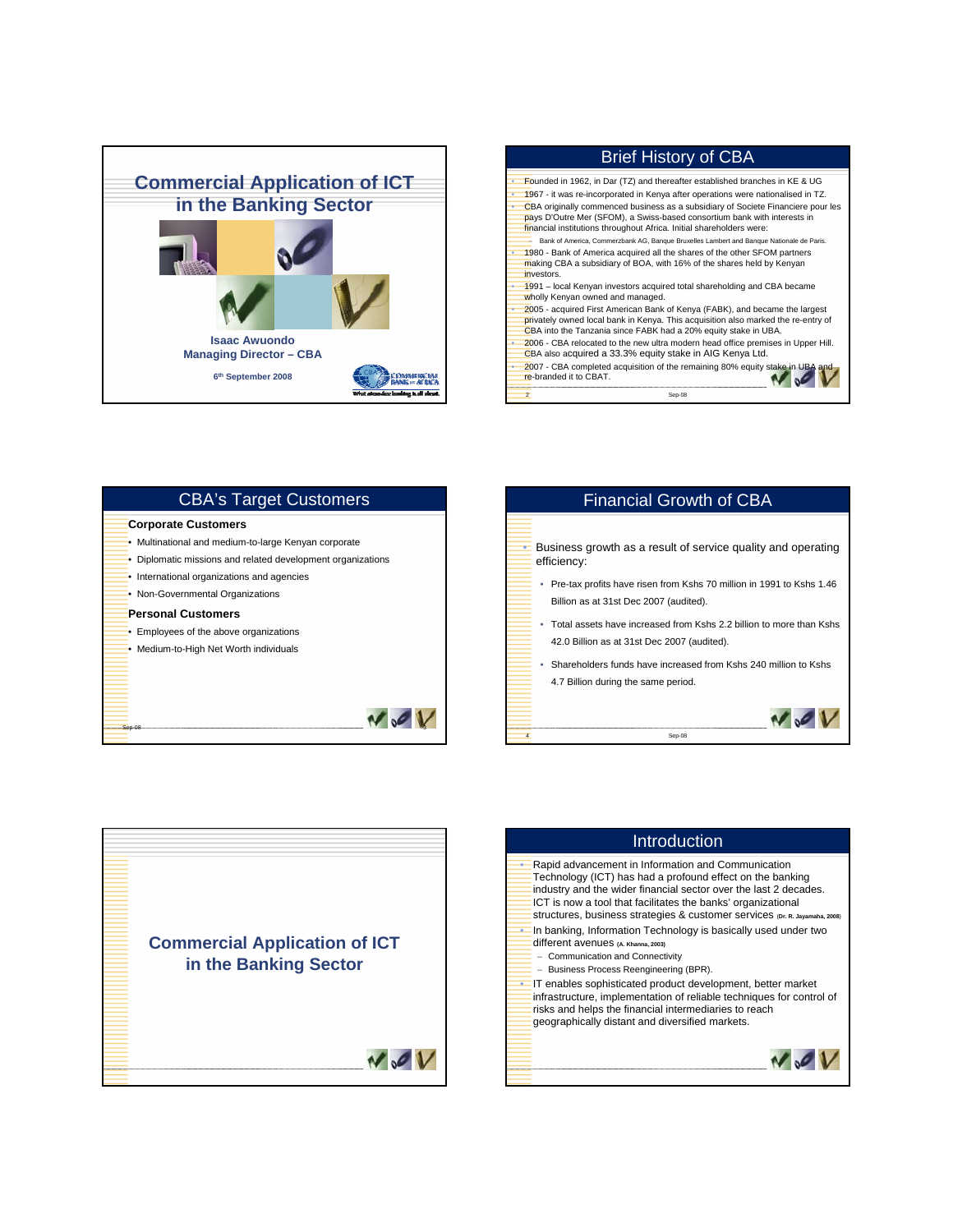## Evolution & Role of ICT

- The evolution of ICT has occurred in five main stages:
- Main Frame Computer (early 1940's) – Personal Computers (late 1940's)
- Microprocessor (early 1970's)
- Internet (1960's)
- Wireless Links
- Today, effective use of ICT is assisting banks
	- To be more customer-centric in their operations by building a solid foundation for customer relationship management
	- To grow the range of products/services while mitigating fraud levels and improving risk management.
	- To widen their customer base, reduce transaction & operational costs – To gain or retain competitive advantage





# Adoption of IT in the Banking Sector • Notable applications of ICT within the banking sector is

- the development of products and services such as: – Networked branches
	- ATM's
	- Internet Banking
	-
	- SMS & Telephone Banking – Electronic Bill Payment (Transfers)
	- POS Banking (Credit and Debit Cards)
	-
- These developments have enabled banks to provide more diversified, secure and convenient financial services.



## Adoption of IT in the Banking Sector…Cont'd **• Recent ICT applications & trends include:** – More innovative and sophisticated products e.g. ATM services, internet banking, mobile banking, RTGS, M-Pesa, etc. – Operational Risk mitigation through development of Business Continuity Plans (BCP's), which are focused on core banking solutions, back-up systems, Disaster Recovery Sites (DRS) and enhanced security systems. – Introduction or upgrading of new core banking systems with robust architecture adaptable to the rapidly changing technological environment e.g. CBA, KCB, SCB.  $\sim$

### • Technological innovation has brought about several gains to the banking sector in Kenya such as: – Convenience - providing remote, reliable, secure and round-theclock access. – Customer centric - more value-added services to meet the customers rapidly evolving needs & preferences. – Enhanced customer access and awareness – Speedy/faster processing and transmission of information – Cost and time effectiveness due to centralized management – Reduction of fraud levels and improved risk management – Global compliance - adopting trends to provide seamless and standardized services world wide. – Easier marketing of banking products

Benefits of ICT in the Banking Sector

# • **Security**: Majority of the customer shy away from ICT related banking services due to security concerns. • **Human face**: Customers still value personalized and responsive services from their bankers. • **Ignorance** – research has shown that majority of bank customers do not even know whether their banks provide online services. • **Computer illiteracy** among majority of the population is still significantly high

Some Challenges

• Poor and/or lack of **technological infrastructure** especially in the rural areas.

 $V<sub>o</sub>$ 



 $N<sub>o</sub>$